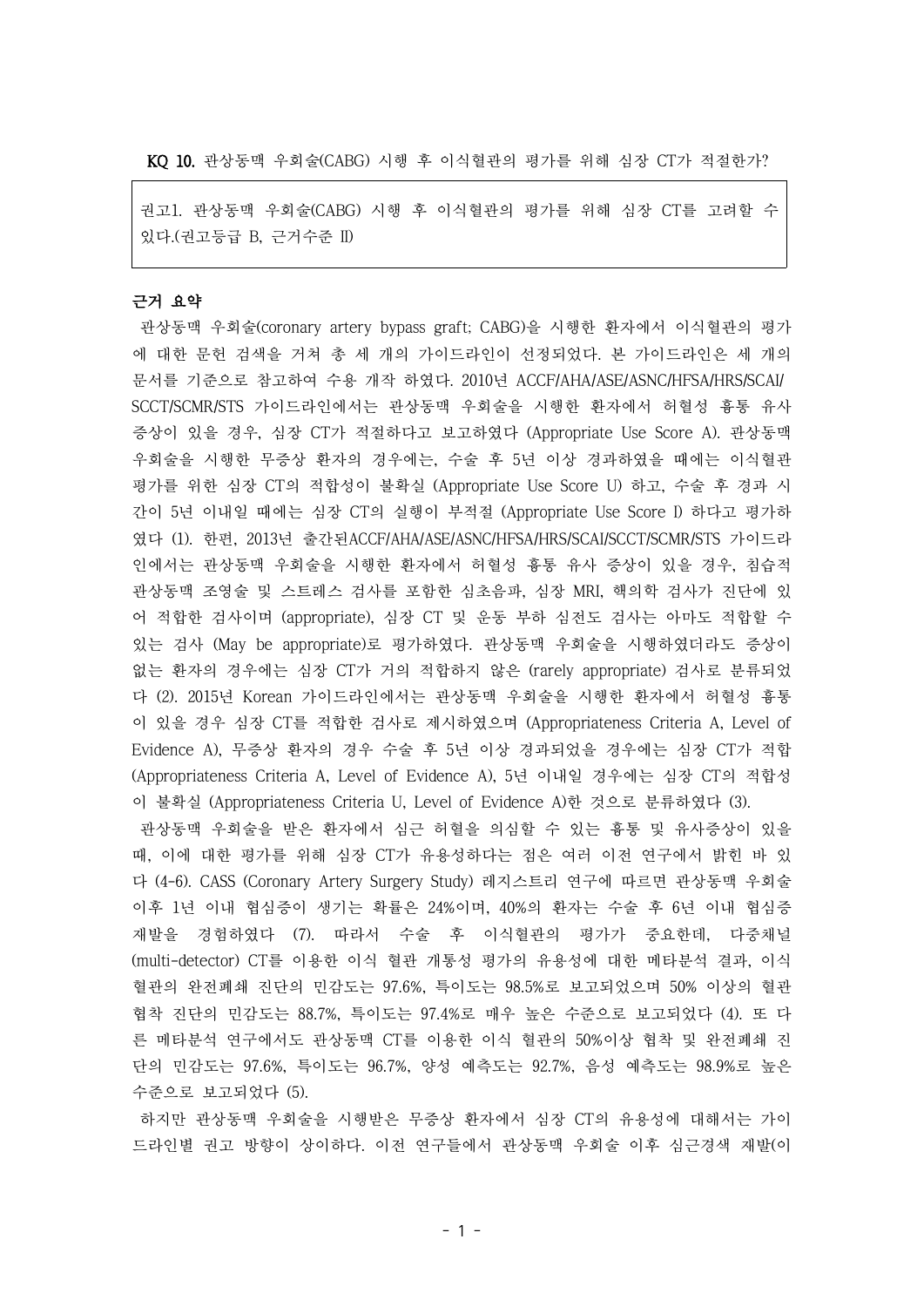식혈관 협착 혹은 관상동맥 질환으로 인한)이 수술 후 5년을 기점으로 증가하였다는 점을 보여주었다 (7-9). 따라서 2015년 Korean 가이드라인에서는 무증상 환자의 경우 수술 후 5 년 이상 경과된 경우 심장 CT는 적합, 5년 이내인 경우 불확실로 권고하였다(3). 2010년 ACCF/AHA/ASE/ASNC/HFSA/HRS/SCAI/SCCT/SCMR/STS 가이드라인에서는 수술 후 5년 이상 경 과한 무증상 환자의 경우 불확실, 5년 이내인 경우 부적절로 권고하였다 (1). 하지만 2013년 ACCF/AHA/ASE/ASNC/HFSA/HRS/SCAI/SCCT/SCMR/STS 가이드라인에서는 관상동맥 우회술 후 환자가 증상이 없다면 심장 CT의 실행이 부적합한 것으로 권고하고 있다 (2). 관상동맥 우 회술 이후 이식혈관 협착 및 기존 관상동맥 질환의 진행으로 인한 심근경색이 생길 수 있 고, 수술 후 경과 기간이 길어질수록 그 확률이 높아진다는 점을 고려하였을 때, 무증상 환 자에서도 심장 CT를 통해 이식혈관 및 관상동맥의 상태를 평가할 수 있다는 점에서 그 효 용성이 분명히 있다 (7, 8). 하지만 무증상 환자에서 심장 CT를 시행하는 경우에는 수술로부 터 경과 시간을 고려해야 하며, 전문가의 판단에 따라 시행해야 한다.

### 1. 이득과 위해 (Benefit and Harm)

관상동맥 우회술 이후 이식혈관 평가를 위해 심장 CT를 1차 검사로 사용하게 되면 불필요 한 invasive coronary angiography의 빈도를 낮출 수 있으며, 재수술 혹은 시술이 필요한 환 자를 선별해 낼 수 있다는 장점이 있다. CT는 방사선 피폭과 조영제 부작용의 단점이 존재 한다. 하지만 심장 CT의 방사선량이 예전보다 현저히 낮아졌고, 이식혈관 개통성 평가에 높은 수준의 diagnostic performance를 보이기 때문에 이득이 더 크다 할 수 있다.

### 2. 국내 수용성과 적용성 (Acceptability and Applicability)

우리나라의 경우 다른 나라에 비해 병원 자체의 CT 보유율이 높고 특히 대형병원은 심장 CT에서 필수적인 64 채널이상의 CT를 거의 대부분 보유하고 있기 때문에 심장 CT에 대한 접근성이 좋다. 따라서 진료지침의 국내 수용성에는 큰 무리가 없을 것으로 판단된다. 수용 성과 적용성 평가표는 부록2에 제시되어 있다.

# 3. 검사별 방사선량

심장 CT 2 or 3

# 참고 문헌

1. Taylor AJ, Cerqueira M, Hodgson JM, Mark D, Min J, O'Gara P, et al.ACCF/SCCT/ACR/ AHA/ASE/ASNC/NASCI/SCAI/SCMR 2010 appropriate use criteria for cardiac computed tomography. A report of the American College of Cardiology Foundation Appropriate Use Criteria Task Force, the Society of Cardiovascular Computed Tomography, the American College of Radiology, the American Heart Association, the American Society of Echocardiography, the American Society of Nuclear Cardiology, the North American Society for Cardiovascular Imaging, the Society for Cardiovascular Angiography and Interventions, and the Society for Cardiovascular Magnetic Resonance. J Am Coll Cardiol. 2010;56(22):1864-94.